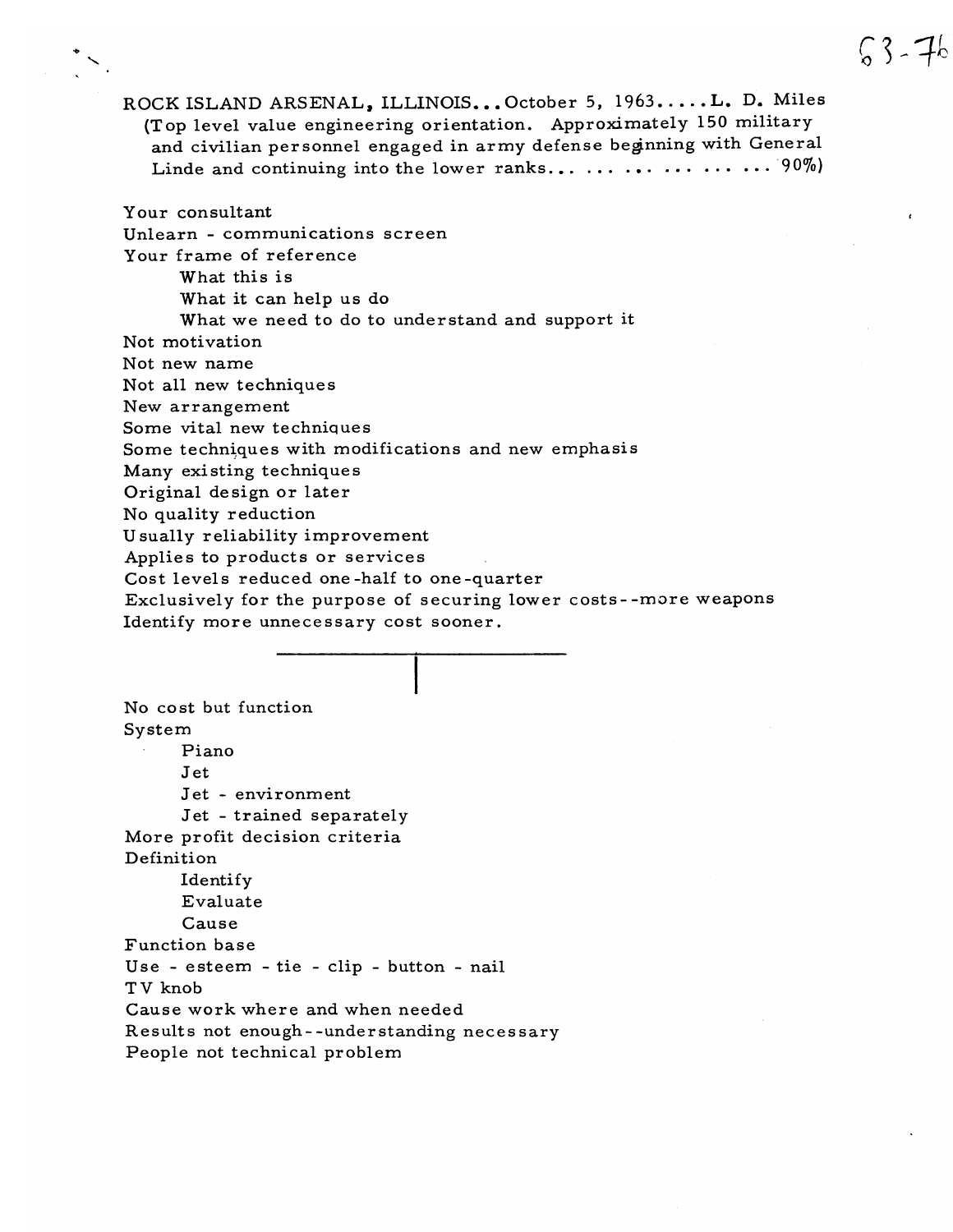Page 2 Rock Island Arsenal Top level October 5, 1963

In Summary. . . . .

Areas of newness in the value analysis and value engineering system

- **A** new planned approach.
- 2. Greater intensity of study of product or system or service functions with some new divisions and approaches.
- **A** search oriented rather than a knowledge oriented system.
- 4. Special techniques --not today discussed -- to identify the ever-present roadblocks which stop both idea development and implementation, and to deal effectively with them.
- Reversal of the traditional procedure of first designing for performance- using up all of the time and money- -then expecting to go back to design for cost.

Instead, as the second part of the definition states - - FIRST, establish appropriate cost

THEN, instantly reject any design approach which does not meet it - forcing immediate better thinking - -saving time and money- -and arriving initially at products and systems which meet both cost and performance objectives.